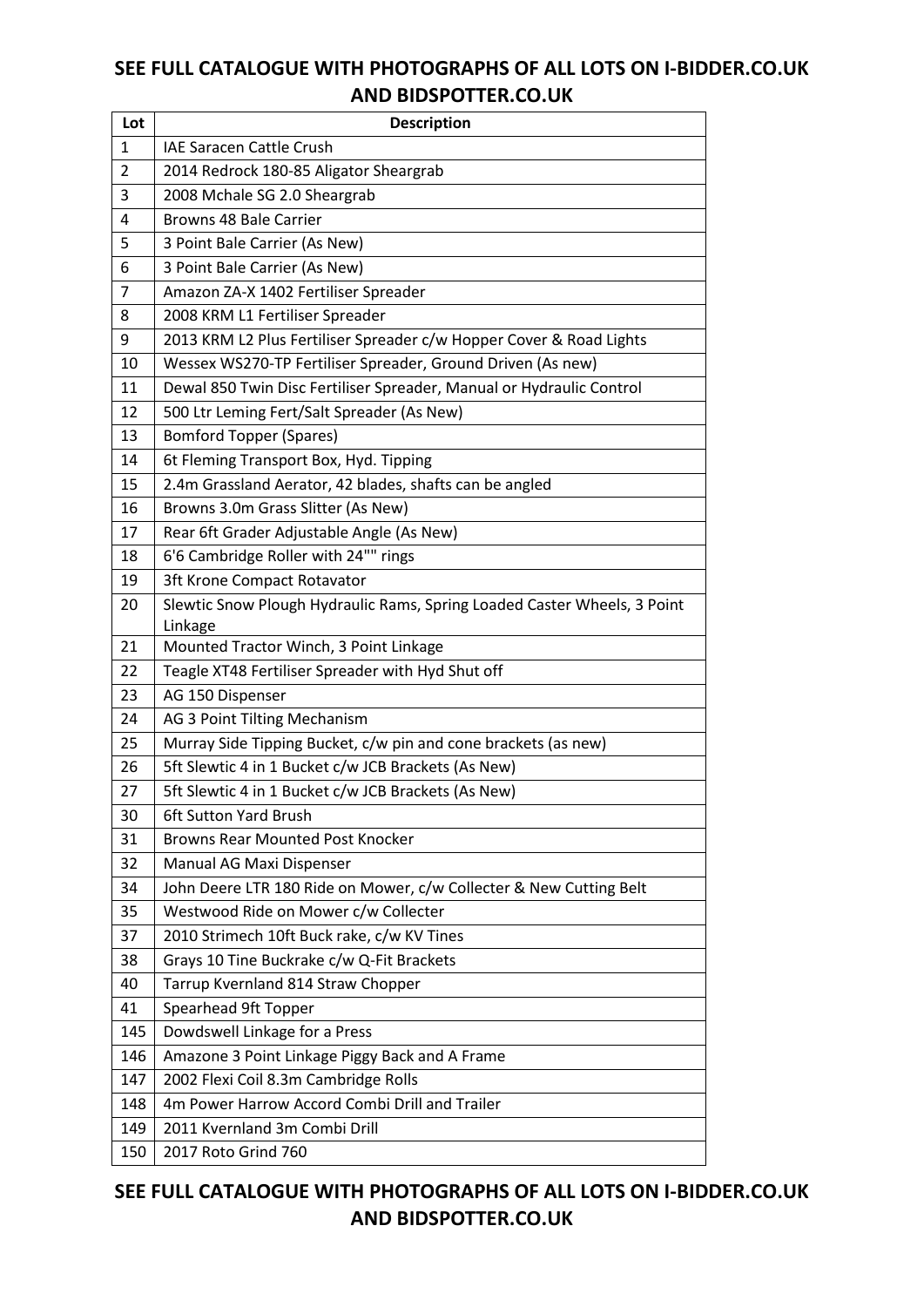| 151 | Kongskilde 4.5m Cultivator Folding                                              |
|-----|---------------------------------------------------------------------------------|
| 152 | Kongskilde 5m Cultivator Hydraulic Folding                                      |
| 153 | Pottinger Synkro 3000s 3m 7 Tine Stubble Cultivator c/w Press Roller            |
| 154 | Dowdeswell 5 Furrow Plough                                                      |
| 156 | 4m Opico Vario Dicscs c/w Crumbler Roller                                       |
| 157 | 1999 Vicon Greenland 400/70 4m Power Harrow c/w Packer Roller                   |
| 158 | 2005 KRM 3m Power Harrow c/w Flexi Coil                                         |
| 159 | 1999 KRM Power Harrow Gaspardo Combi Drill - 3m Suffolk Coulter                 |
| 160 | 2014 Amazone Power Harrow Combi Drill KE/ADP Drill - Disc Coulters              |
| 161 | Maschio Gaspardo 6 Row Maize Drill                                              |
| 162 | Lemken Vari-Opal 5 Furrow Reversible Slatted Plough                             |
| 163 | 2003 Kuhn MM121 NSH 5 Furrow Reversible Plough                                  |
| 164 | 1996 Quivonge APXE 4m Traield Disc Harrows                                      |
| 165 | 10ft Grays Land Roller                                                          |
| 166 | 2015 Major 800 SM-HD Offset Topper                                              |
| 167 | Major TDR 1600 Roller mower Topper Hyd. Folding Front & Rear Roller             |
| 168 | Galfre 8' Mower                                                                 |
| 169 | Krone Easy Cut 280 CV Mower Conditioner                                         |
| 170 | Galfre 6 Rota Tedder                                                            |
| 171 | 2011 Fella TS 1055 Twin Rota Rake                                               |
| 172 | 2015 Mchale 991BC Wrapper                                                       |
| 173 | Mchale 991BC Wrapper                                                            |
| 174 | 2002 Reco Jeantil P2800 Trailed Bale Spreader                                   |
| 175 | 2012 Teagle Tomohawk 990 Bale Shredder                                          |
| 176 | McConnel PA95 Hedgecutter 3 Point Linkage                                       |
| 177 | 2008 Stoll VM12 Vertical Diet Feeder                                            |
| 178 | 2011 Shelbourne Powermix Pro Express 22 Diet Feeder                             |
| 179 | 2015 Abbey VF 1450 Feeder Wagon                                                 |
| 180 | 2014 NC 3000 Gallon Tanker, Sprung Drawbar, 4 Outlets, Alliance 800/65          |
|     | R32 Tyres                                                                       |
| 181 | 2012 Joskin 14000 Modulo Tanker with Trailing Shoe                              |
| 182 | 2010 Bunning Low Lander MK4 105 Muckspreader                                    |
| 183 | 2005 Kuhn HR30030/Integra 3003 Power Harrow Combi                               |
| 184 | 1998 Case MM800 Mounted Sprayer 800Ltr Tank 18m Hyd. Fold Boom                  |
| 185 | Tarrup Ten X Trailed Forager with electric controls, hyd drawbar, trailer hitch |
| 186 | 2009 John Deere 328A Mounted Mower Conditioner                                  |
| 187 | 2014 Kuhn FC313D-FF 3.1m Rear Mounted Mower Conditioner                         |
| 188 | 2003 Kuhn FC303 YGL Trailed Mower Conditioner                                   |
| 189 | 1997 New Holland D1010S Big Square Baler                                        |
| 190 | 2008 Kuhn GF T102 8 Rota Tedder                                                 |
| 191 | Claas Liner 300 4 Rota Rake 13m                                                 |
| 192 | Grimme RT6000 2 Bed Tiller with Oil Cooler                                      |
| 193 | 2010 Pottinger Novacat 306F Front Mower                                         |
| 194 | 2005 Kuhn GF6401 6 Rota Tedder                                                  |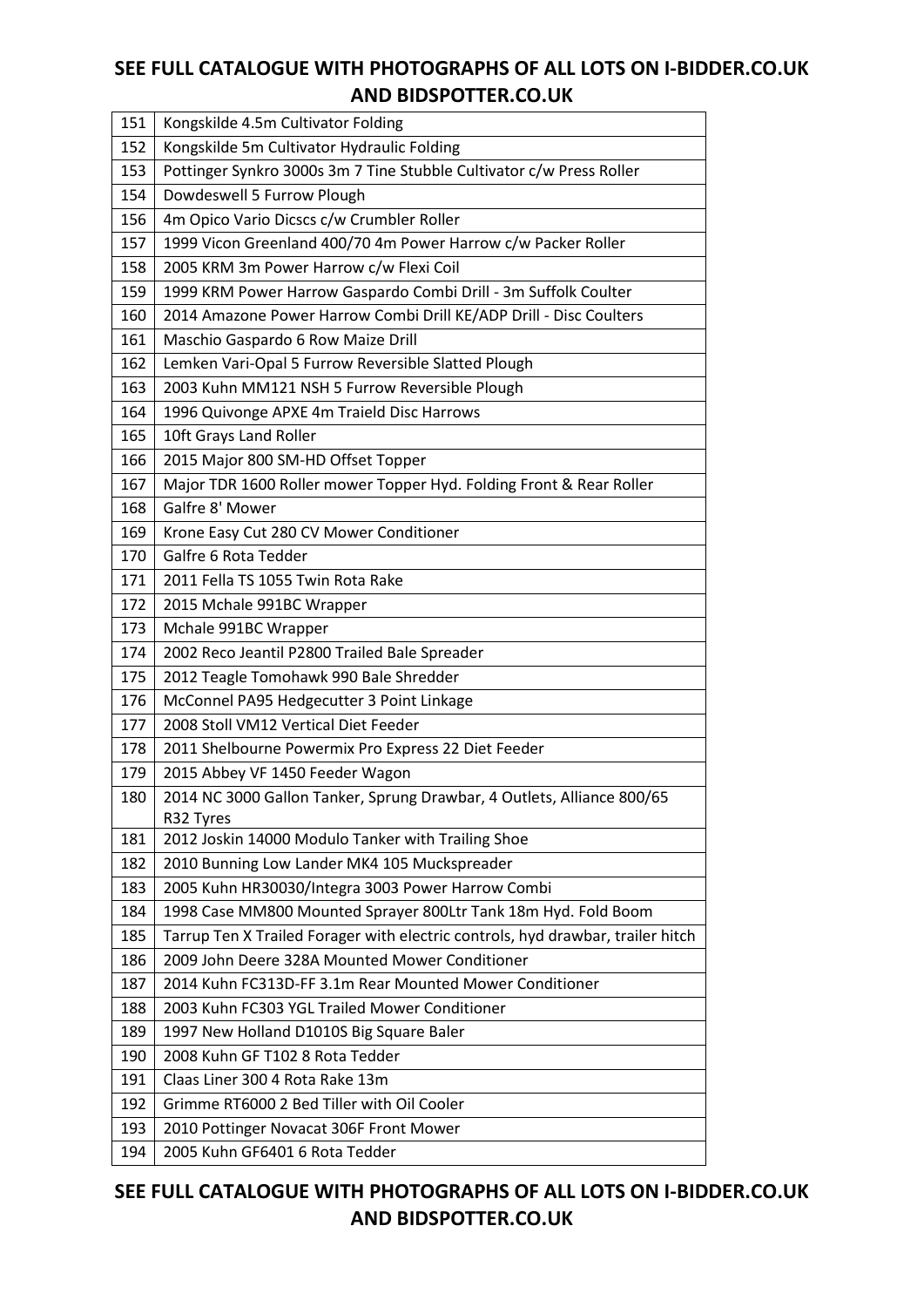| 251 | Twin Axle Car Trailer, Rear Folding Ramps 13ft x 6ft                                                               |
|-----|--------------------------------------------------------------------------------------------------------------------|
| 252 | Herbst 10Tonne Plant Trailer, with ramps, full set of spare wheels and tyres                                       |
| 253 | Plant Body off a Mitsubishi Canter, will fit others. 12ft long, 6ft 8inch wide,                                    |
|     | with adjustable                                                                                                    |
| 254 | Anti Vandal Office 7ft wide 16ft long                                                                              |
| 255 | Anti Vandal Office 7ft wide 16ft long                                                                              |
| 256 | 1999 Warwick 13Tonne Root Trailer                                                                                  |
| 257 | 2011 Conor Grain Trailer                                                                                           |
| 260 | Easterby 10 Tonne Grain Trailer                                                                                    |
| 261 | 2009 Rolland Turboclassic 18-27 Grain Trailer, Hyd. Back Door, Sprung<br>Drawbar, Commercial Axle,                 |
| 262 | 2009 Bailey 11 Tonne Silage Trailer, Hyd Back Door, Sprung Axles, &<br>Drawbar, Super Singles                      |
| 263 | 2014 Richard Western SF14 HS Silage Trailer, Hyd Back Door, Sprung Axles &                                         |
|     | Drawbar, 560/60 R22.5                                                                                              |
| 264 | 2015 AW 16 Tonne Ultima Silage Trailer, Hyd. Back Door, Sprung Drawbar,<br>560/65 R22.5 Tyres                      |
| 265 | 2013 Richard Western SWT18 Silage Trailer, Hyd Back Door, Sprung                                                   |
| 266 | Drawbar, Arched Front Window, 560/<br>Bailey 16 Tonne 33ft Flat Bed, Twin Axle (10 Stud) Sprung Draw Bar, Side and |
|     | <b>Corner Posts</b>                                                                                                |
| 267 | Richard Western 11T Silage Trailer                                                                                 |
| 268 | 11 Tonne Bailey Silage Trailer c/w Silage Sides, Hydraulic Rear Door 560/45                                        |
|     | R22.5 Tyres                                                                                                        |
| 269 | 11 Tonne Bailey Grain Trailer, Hyd. Rear Door. Super Single Tyres                                                  |
| 270 | West Single Axle Trailer                                                                                           |
| 271 | 14 Tonne JPM Multi-Purpose Dump Trailer, Commercial Axles Sprung<br>Drawbar, Hydraulic Rear Door                   |
| 301 | Kubota KX 91-2 3-5 Tonne Digger. Rubber Tracks, 2681 hours. With buckets                                           |
| 302 | 2010 JCB 8080 ZTS Digger, Hyd. Locking, c/w Two Buckets, 6285 Hours                                                |
| 303 | 2017 JCB 8014 CTS Canopy c/w 3 bucks 800 hours                                                                     |
| 304 | Hitachi EX30 3Tonne Digger                                                                                         |
| 305 | 2015 Twaites 1 Tonne HiTip Digger, 700 Hours                                                                       |
| 306 | 2017 JCB 8008 Micro Digger, c/w Three Buckets                                                                      |
| 307 | 2017 JCB htd5 Half Tonne Track Barrow                                                                              |
| 308 | 2017 JCB htd5 Half Tonne Track Barrow                                                                              |
| 309 | 2004 3.5T Iveco Dailey 35000 miles. New high pressure pump and low                                                 |
|     | pressure pump fitted. Fault on                                                                                     |
| 348 | 2013 Yahama Grizzly 350CC 4WD                                                                                      |
| 349 | Honda TRX 450 H Quad Bike, Hydrostatic Transmission, 2988 Hours                                                    |
| 350 | 2013 Kioti MEC 2210, Power Steering, 4 x 4, Tipping Body, 1827 Hours                                               |
| 352 | 2012 Massey Ferguson 7626 Dyna 6, 50kph, Front Linkage & PTO, Front &                                              |
|     | Cab Suspension, 4328 Hours                                                                                         |
| 353 | 1974 Ford 7000, Delux Safety Cab, Power Steering                                                                   |
| 354 | 2015 Fendt 720 Profi, 50kph, Front Linkage & PTO, Front & Cab Suspension,<br>2981 Hours c/w MX T12                 |